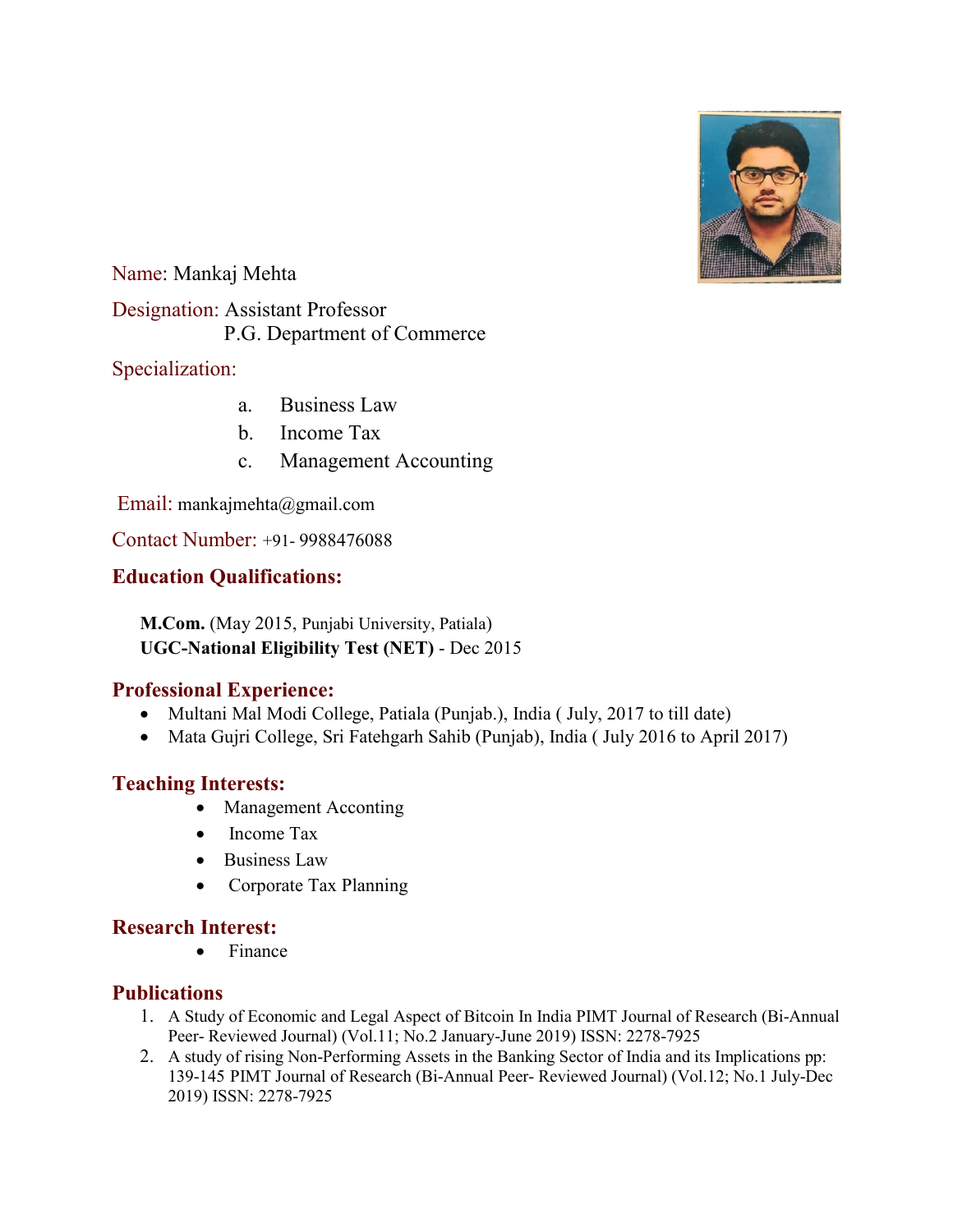- 3. A Study of Current Scenario of Power Sector In India PCMA Journal of Business (A Biannual Publication) (Vol.12, No.1 January - June 2019) ISSN: 0974-9977
- 4. Impact Of FDI on Economic Indicators of India pp: 706-712 International Journal of Future Revolution in Computer Science & Communication Engineering (Vol. 4, Issue 4 April, 2018) ISSN: 2454-4248
- 5. Collapse of Oil Market: Causes and Its Impact on Global Economic Factors pp:811-820 International Journal of Creative Research Thoughts , (Vol.6, Issue: 2, April 2018) ISSN 2320- 2882
- 6. A Comparative study of Profitability of ICICI and HDFC Bank International Journal Of Basic and Applied Research ( Vol. 8, No. 6 June 2018) ISSN: 2278-0505
- 7. The Bankruptcy And Insolvency Code, 2016: Tribulations & Challenges PIMT Journal of Research (Bi-Annual Peer- Reviewed Journal) (Vol.11; No.1 July-Dec 2018) ISSN: 02278-7925
- 8. Prespectives of mobile commerce in India International journal in applied science and production management ( vol.4 , No. 1. 15 may 2018) ISSN: 2394-840X

#### **Conference / Seminars**

# **A) Paper presented:**

- *1. Impact of Cloud Computingon E-Commerce* in the National Seminar on Growth of E-Commerce: A Game changer for Indian Economy on 23rd March, 2017 at Guru Nanak Natioanl College, Doraha, Ludhiana.
- *2. A study of relationship between Gold and Crude Oil Prices with Sensex* in the Natioanl conference on New Paradigms in Commerce, Management, Education and Technology-2018 on 27th April, 2018 at Guru Kashi University, Talwandi Sabo.
- *3. Role of Innovations in marketing strategies and Applications* in the International Conference on "Transformation through Innovations" Strategic Applications of Management, IT, Mathematics and Basic Sciences on 16-17th March, 2019 at SCD Government College, Ludhiana.
- *4. Impact of Goods & Services Tax on Indian Economy* in the National Conference on Transforming Indian Business in changing Economic Environment on 6th April, 2019 at Hindi Kanya College, Kapurthalla.
- 5. *Influences of Ethics and Values on Organizational Citizenship Behavior: A Review in the*  International Conference on Ethics and Management in Trade, Health Care and Politics on 29th December, 2019 at School of Management Studies, Punjabi University, Patiala.
- 6. *Impact of Global Financial Crisis on the Indian Economy* in the International Conference on Impact Of Global Economic Crisis on the Future of Commerce & Business on 24th January, 2020 at Mata Gujri College, Fatehgarh Sahib.